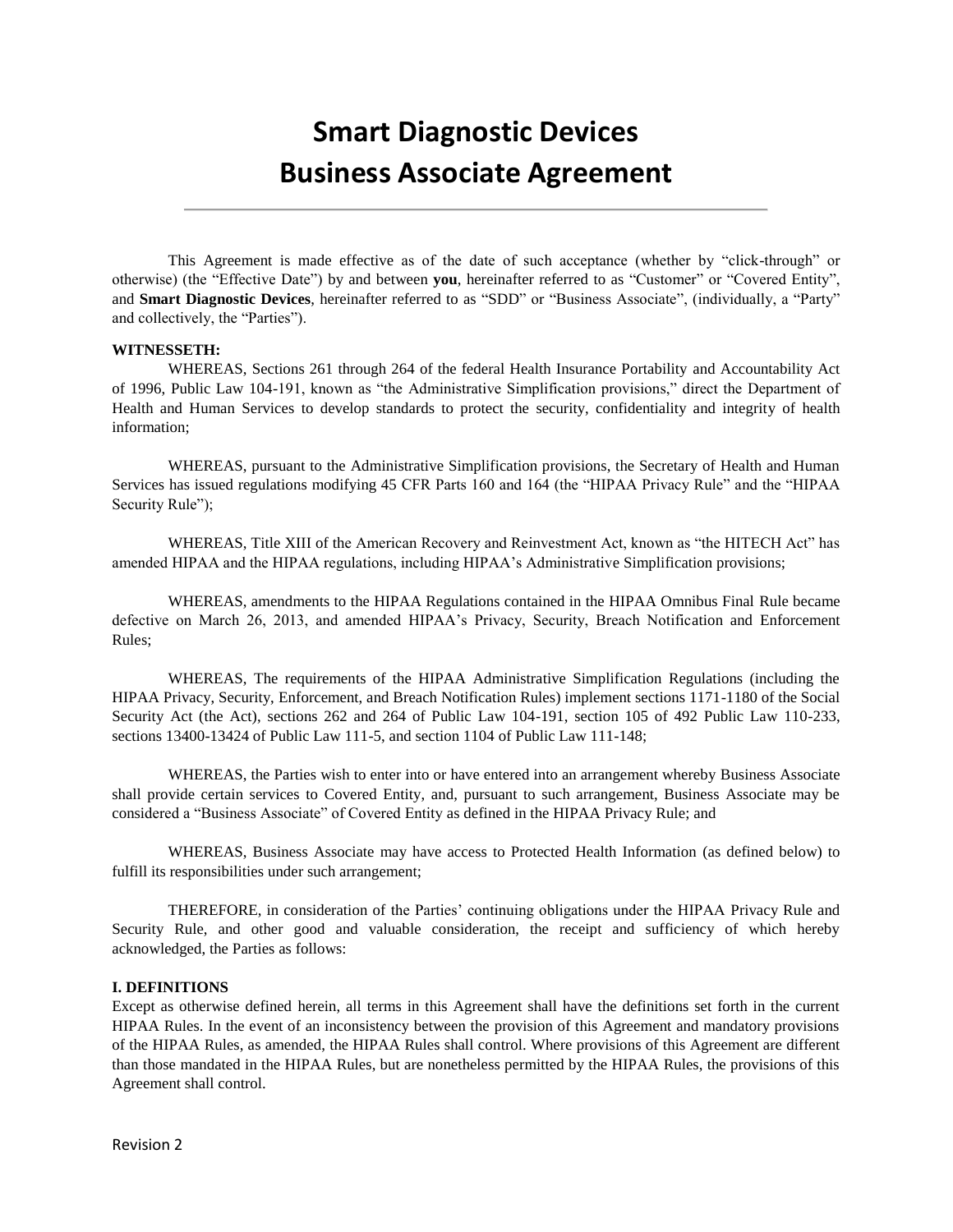Protected Health Information – The term "Protected Health Information" (abbreviated as "PHI") means individually identifiable health information including, without limitation, all information, data, documentation, and materials, including without limitation, demographic, medical and financial information, that relates to the past, present, or future physical or mental health or condition of an individual; the provision of health care to an individual; or the past, present, or future payment for the provision of health care to an individual; and that identifies the individual or with respect to which there is a reasonable basis to believe the information can be used to identify the individual.

Covered Entity – The term "Covered Entity" (abbreviated as "CE") means;

- 1) a health plan;
- 2) a health care clearinghouse;
- 3) a health care provider who transmits any health information in an electronic form in connection with a transaction covered by this subchapter.

Business Associate **–** The term "Business Associate" means, with respect to a Covered Entity, a person who:

1) On behalf of such Covered Entity or of an organized health care arrangement (as defined in this section) in which the Covered Entity participates, but other than in the capacity of a member of the workforce of such Covered Entity or arrangement, creates, receives, maintains, or transmits protected health information for a function or activity regulated by this subchapter, including claims processing or administration, data analysis, processing or administration, utilization review, quality assurance, patient safety activities listed at 42 CFR 3.20, billing, benefit management, practice management, and repricing; or,

2) Provides, other than in the capacity of a member of the workforce of such Covered Entity, legal, actuarial, accounting, consulting, data aggregation (as defined in 45 CFR Part § 164.501 of this subchapter), management, administrative, accreditation, or financial services to or for such Covered Entity or to or for an organized health care arrangement in which the Covered Entity participates, where the provision of the service involves the disclosure of protected health information from such Covered Entity or arrangement, or from another Business associate of such Covered Entity or arrangement, to the person.

Business Associates, under the 2013 HIPAA Final Rule amendments, include the following:

□ Subcontractors.

□ Patient Safety Organizations.

 $\Box$  HIOs – Health Information Organizations, including Health Information Exchanges (HIEs) and regional Health Information Organizations.

 $\Box$  E-Prescribing gateways.

☐ PHRs – Personal Health Record vendors that provide services on behalf of a Covered Entity. PHR vendors that do not offer PHRs on behalf of Covered Entities are not Business Associates.

 $\Box$  Other firms or persons who "facilitate data transmission" that requires routine access to PHI.

HIPAA RULES – The term "HIPAA Rules" means the HIPAA Privacy, Security, Breach Notification, and Enforcement Rules at 45 CFR Part 160 and Part 164.

# **II. COVERED INFORMATION**

**BUSINESS ASSOCIATE ACKNOWLEDGES AND AGREES** that all Protected Health Information that is created or received by Covered Entity and disclosed or made available in any form, including paper record, oral communication, audio recording, and electronic media by Covered Entity or its operating units to Business Associate or is created or received by Business Associate on Covered Entity's behalf shall be subject to this Agreement.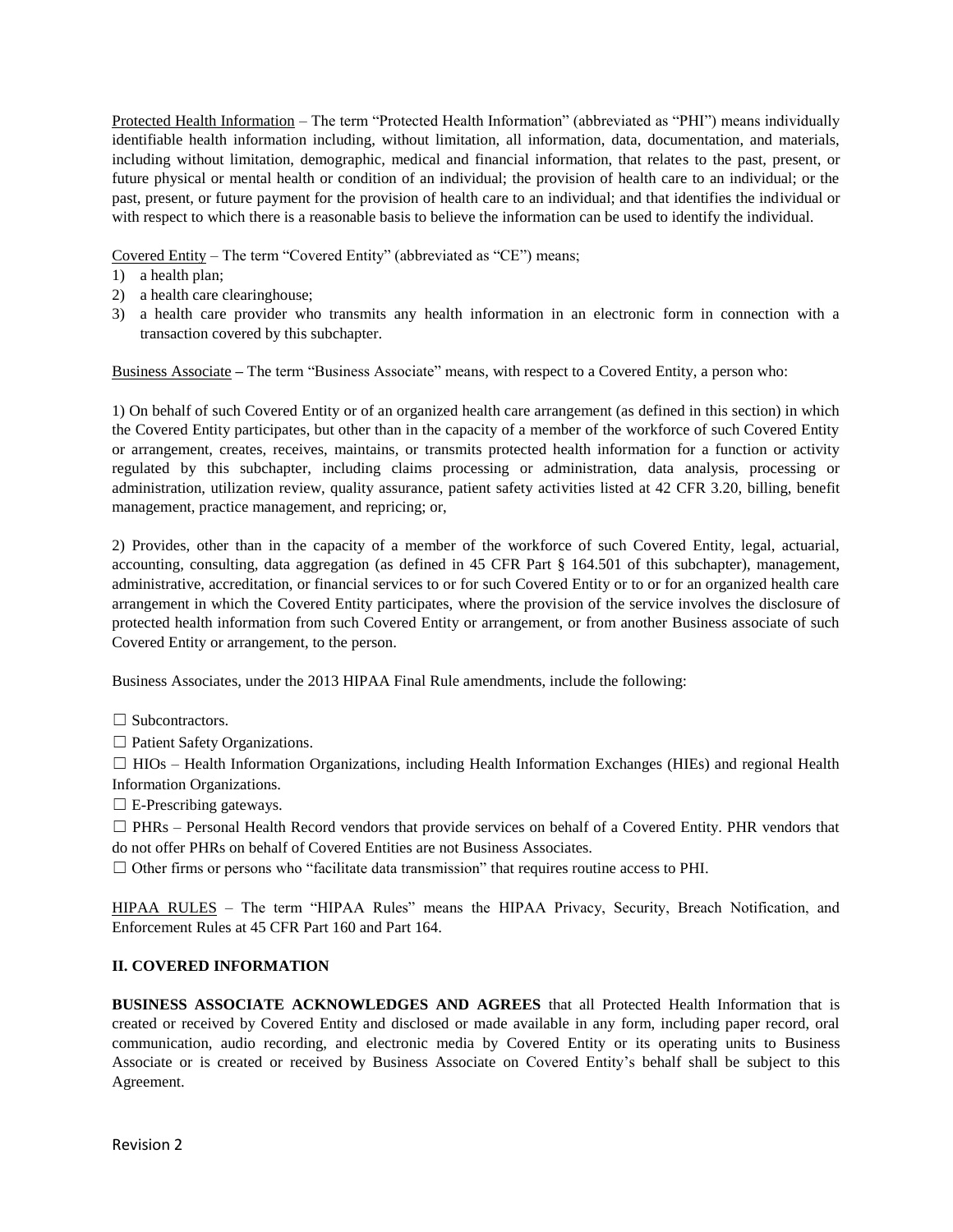#### **III. CONFIDENTIALITY REQUIREMENTS**

#### (A) Business Associate agrees:

(i) to use or disclose any Protected Health Information solely: (1) for meeting its obligations as set forth in any agreements between the Parties evidencing their business relationship, or (2) as required by applicable law, rule or regulation, or by accrediting or credentialing organization to whom Covered Entity is required to disclose such information or as otherwise permitted under this Agreement, or the HIPAA Privacy Rule or Security Rule;

(ii) at termination of this Agreement, or any similar documentation of the business relationship of the Parties, or upon request of the Covered Entity, whichever occurs first, if feasible, Business Associate shall return or destroy all Protected Health Information received from, or created, or received by Business Associate on behalf of Covered Entity that Business Associate still maintains in any form and retains no copies of such information, or if such return or destruction is not feasible, Business Associate shall extend the protections of this Agreement to make the information protected in perpetuity, or until such time as its return or destruction becomes feasible, and limit further uses and disclosure to those purposes to make the return or destruction of the information not feasible; and

(iii) to ensure that its agents, including a subcontractor, to whom it provides Protected Health Information received from, or created by Business Associate on behalf of Covered Entity, agrees to the same restrictions and conditions that apply to Business Associate with respect to such information. In addition, Business Associate agrees to take reasonable steps to ensure that its employees' actions or omissions do not cause Business Associate to breach the terms of this Agreement or the mandatory requirements of the HIPAA Privacy Rule and Security Rule that may apply to Business Associate.

(B) Notwithstanding the prohibitions set forth in this Agreement, Business Associate may use and disclose Protected Health Information as follows:

(i) If necessary, for the proper management and administration of Business Associate or to carry out the legal responsibilities of Business Associate, provided that as to any such disclosure, the following requirements are met:

(a) The disclosure is required by law, not merely permitted by law; or

(b) Business Associate obtains reasonable written assurances from the person or party to whom the information is disclosed that it shall be held confidentially and used or further disclosed only as required by law or for the purpose for which it was disclosed to the person or party, and the person or party notifies Business Associate of any instances of which it is aware in which the confidentiality of the information has been breached;

(ii) for data aggregation services, if to be provided by Business Associate for the health care operations of Covered Entity pursuant to any agreements between the Parties evidencing their business relationship. For the purpose of this Agreement, data aggregation services means the combining of PHI by Business Associate with the PHI received by Business Associate in its capacity as a Business Associate of another Covered Entity, to permit data analyses that relate to the health care operations of the respective covered entities.

(iii) Business Associate will implement appropriate safeguards to prevent use or disclosure of Protected Health Information other than as permitted in this Agreement. The Secretary of Health and Human Services (HHS) shall have the right to audit Business Associate's records and practices related to uses and disclosures of Protected Health Information to ensure Covered Entity's compliance with the terms of the HIPAA Privacy Rule and Security Rule. Business Associate shall timely report to Covered Entity any use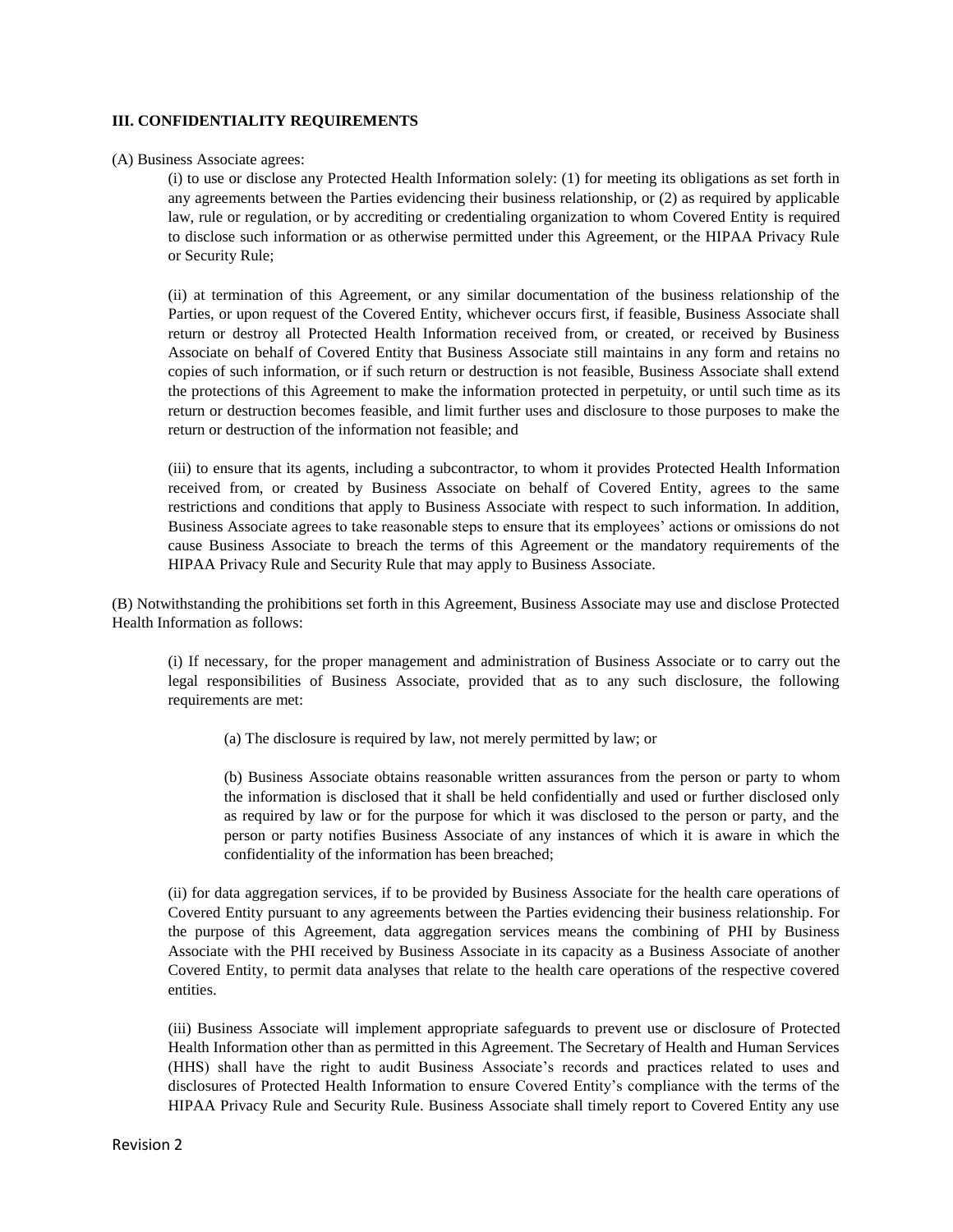or disclosure of Protected Health Information which is not in compliance with the terms of this Agreement of which it becomes aware.

# **IV. ADDITIONAL OBLIGATIONS AND ACTIVITIES OF BUSINESS ASSOCIATE**

- (A) Business Associate agrees that it is required under the amended HIPAA regulations to comply with, and shall comply with, the HIPAA Security Rule, including the Security Rule's Administrative, Physical, and Technical safeguard requirements.
- (B) Business Associate agrees that it is required under the amended HIPAA regulations to comply with, and shall comply with, the use and disclosure provisions of the HIPAA Privacy Rule.
- (C) Business Associate agrees to not use or disclose Protected Health Information other than as permitted or required by the Agreement or as required by law.
- (D) Business Associate agrees that it may not use or disclose PHI in a manner that would violate Subpart E of 45 CFR Part 164 if done by Covered Entity.
- (E) Business Associate agrees to use appropriate safeguards, and comply with Subpart C of 45 CFR Part 164 with respect to electronic PHI ("ePHI"), to prevent use or disclosure of PHI other than as provided for by this Agreement.
- (F) Breach Disclosures to Covered Entity: Business Associate agrees to immediately report to Covered Entity any use or disclosure of PHI not provided for, by this Agreement of which it becomes aware; and any security incident of which it becomes aware. Further, Business Associate agrees to notify the Covered Entity of any individual who's PHI has been inappropriately or unlawfully released, accessed, or obtained. Business Associate agrees that such notification shall meet the requirements of 45 CFR § 164.410 of the amended HIPAA regulations.

Specifically, the following shall apply:

- (i) A breach is considered discovered on the first day the Business Associate knows or should have known about it.
- (ii) In no case, shall the Business Associate notify the Covered Entity of any breach later than 48 hours after a breach is discovered.
- (iii) Business Associate shall notify the Covered Entity of any and all breaches of Protected Health Information, and provide detailed information to the Covered Entity about the breach, along with the names and contact information of all individuals whose Protected Health Information was involved.
- (G) Business Associate agrees, in accordance with 45 CFR 164.502(e)(1)(ii) and 164.308(b)(2), if applicable, to ensure that any subcontractors that create, receive, maintain, or transmit Protected Health Information on behalf of the Business Associate agree to the same restrictions, conditions, and requirements that apply to the Business Associate with respect to such information;
- (H) Business Associate agrees to apply HIPAA's Minimum Necessary Standard to all uses, disclosures, and requests for Protected Health Information, and to make reasonable efforts to limit the Protected Health Information to the minimum necessary to accomplish the intended purpose of the use, disclosure, or request.
- (I) Business Associate agrees to provide access, at the request of Covered Entity, and in the time and manner of 5 business days after receiving a written request, to Protected Health Information in a Designated Record Set, to Covered Entity or, as directed by Covered Entity, to an Individual in order to meet the requirements of 45 CFR § 164.524.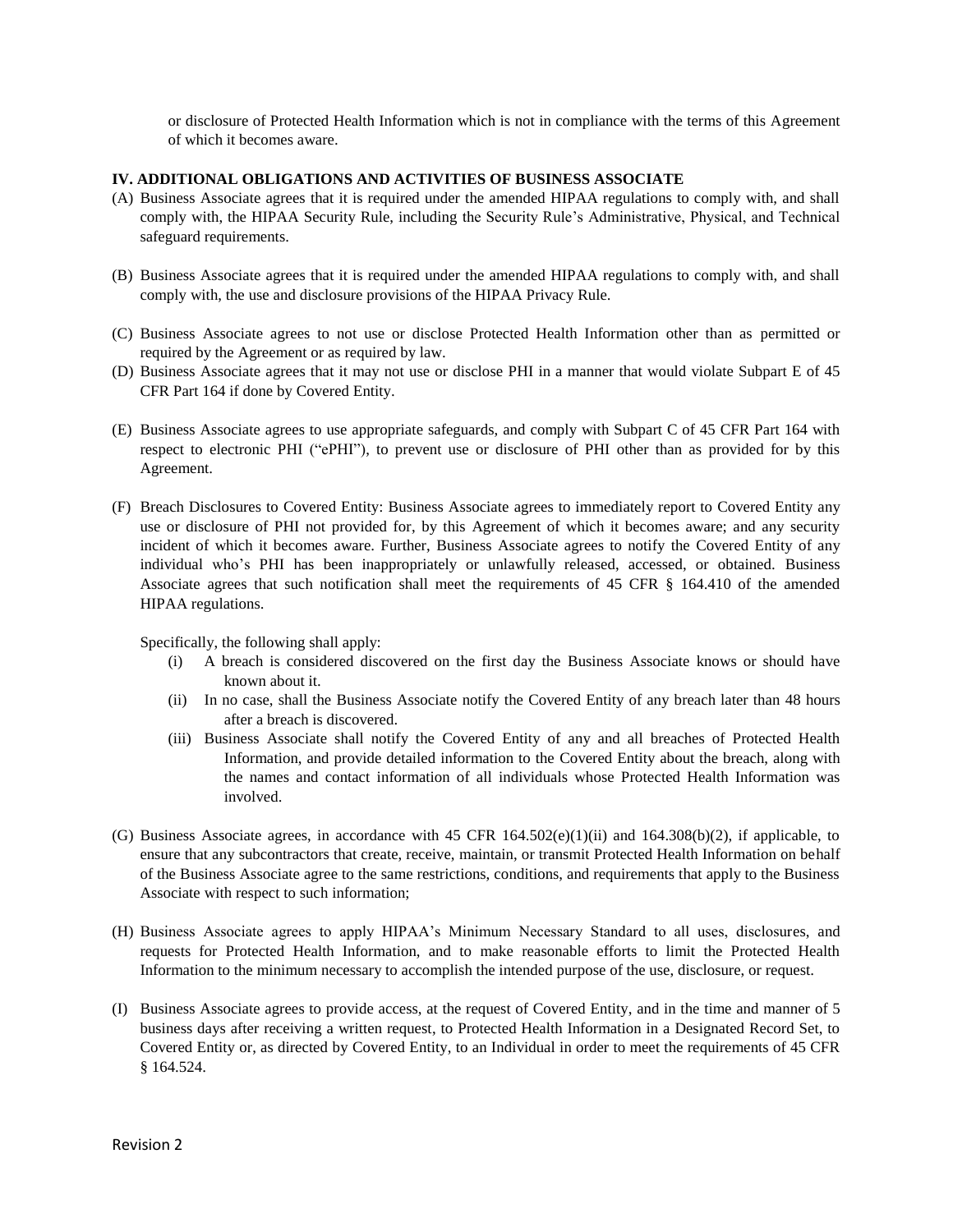- (J) Business Associate agrees to make any amendment(s) to Protected Health Information in a Designated Record Set that the Covered Entity directs or agrees to pursuant to 45 CFR § 164.526 at the request of Covered Entity or an Individual, and in the time and manner of 5 business days after receiving a written request.
- (K) Business Associate agrees to make internal practices, books and records, including policies and procedures and Protected Health Information, relating to the use and disclosure of Protected Health Information received from, or created, or received by Business Associate on behalf of, Covered Entity available to the Covered Entity or to the Secretary, in a time and manner of 5 business days after receiving a written request, or designated by the Secretary, for purposes of the Secretary determining Covered Entity's compliance with the HIPAA Privacy Rule and Security Rule.
- (L) Business Associate agrees to document such disclosure of Protected Health Information and information related to such disclosure as would be required for Covered Entity to respond to a request by an Individual for an accounting of disclosures of Protected Health Information in accordance with 45 CFR § 164.528.
- (M) Business Associate agrees to provide to Covered Entity or an Individual, in time and manner of 5 business days after receiving a written request, information collected in accordance with Section V(C) of this Agreement, to permit Covered Entity to respond to a request by an Individual for an accounting of disclosures of Protected Health Information in accordance with 45 CFR § 164.258.

# **V. AVAILABILITY OF PHI**

- (A) Business Associate agrees to make available Protected Health Information to the extent and in the manner required by Section 164.524 of the HIPAA Privacy Rule.
- (B) Business Associate agrees to make Protected Health Information available for amendment and incorporate any amendments to Protected Health Information in accordance with the requirements of Section 164.526 of the HIPAA Privacy Rule.
- (C) In addition, Business Associate agrees to make PHI available for purposes of accounting of disclosures, as required by Section 164.528 of the HIPAA Privacy Rule.

## **VI. TERMINATION**

Notwithstanding anything in this Agreement to the contrary, Covered Entity shall have the right to terminate this Agreement immediately if Covered Entity determines that Business Associate has violated any material term of this Agreement. If Covered Entity reasonably believes that Business Associate will violate a material term of this Agreement and, where practicable, Covered Entity gives written notice to Business Associate of such belief within a reasonable time after forming such belief, and Business Associate fails to provide adequate written assurances to Covered Entity that it will not breach the cited term of this Agreement within a reasonable period of time given the specific circumstances, but in any event, before the threatened breach is to occur, then Covered Entity shall have the right to terminate this Agreement immediately.

Upon termination of this Agreement for any reason, Business Associate agrees to return to Covered Entity, or destroy, all Protected Health Information received from Covered Entity, or created, maintained, or received by Business Associate on behalf of Covered Entity, that the Business Associate still maintains in any form. Business associate shall retain no copies of the Protected Health Information in any form or medium. The return or destruction of Protected Health Information received from the Covered Entity will be done according to the "Termination Procedure".

Termination Procedure – Upon notification and authorization of Account Termination, the SDD Site Administrator will send an email to the Customer/Owner of the account; stating that their account access will be disabled 30 days after the termination date. The account owner can use this time to offload/download their data during that 30-day window. At 30 days, the SDD Site Administrator will send an email notice to the account owner; stating that their

Revision 2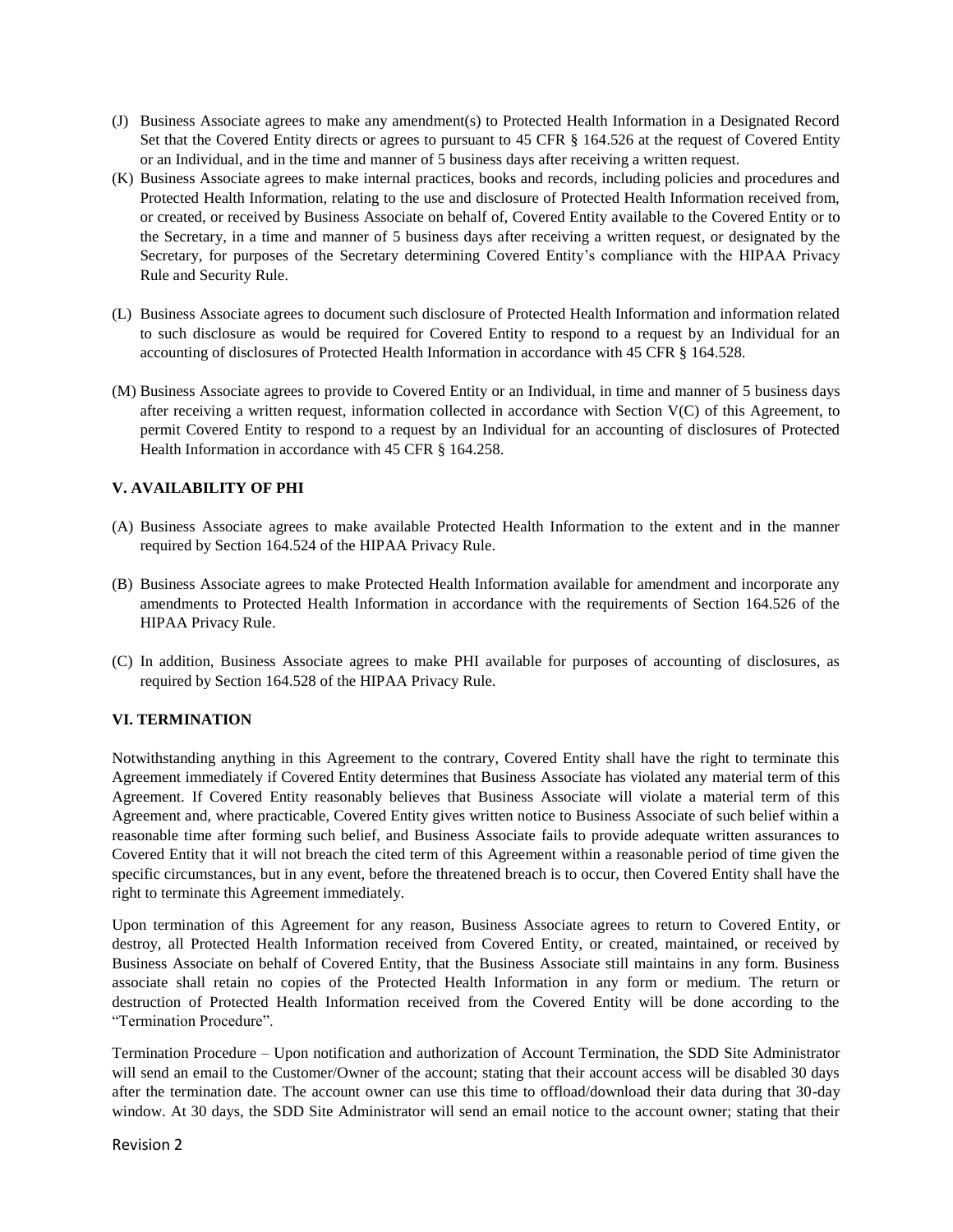account has been disabled. If the account owner has not offloaded/downloaded their data prior to this date, they will now need to contact the SDD Site Administrator to set up a date and time for the account owner to retrieve their data. A warning will be included stating that the account data will be purged within 90 days from the date of termination. At 90 days from the termination date, the data will be purged from the account and Customer will no longer have access, nor will SDD have the ability to retrieve or provide any Customer data (however, it may not be purged from site backups until an additional 365 days has elapsed), subject to the following limited exception: PHI directly related to Customer support requests previously submitted to SDD support may not be purged for up to five years from Account Termination. As such, (i) SDD will extend the protections of this Agreement to such PHI and limit further uses and disclosures of such PHI to those purposes that make the return or destruction infeasible, for so long as SDD maintains such PHI; and (ii) Customer will comply with its obligations under this Agreement with respect to any PHI retained by SDD after the termination or expiration of this Agreement. This section will survive any termination or expiration of this Agreement.

## **VII. INDEMNIFICATION**.

Each party (the "Indemnifying Party") shall indemnify and hold the other party and its officers, directors, employees and agents (each an "Indemnified Party") harmless from and against any claim, cause of action, liability, damage, cost or expense ("Liabilities") to which the Indemnified Party becomes subject to as a result of third party claims (including reasonable attorneys' fees and court or proceeding costs) brought against the Indemnified Party, which arise as a result of: (i) the material breach of this Agreement by the Indemnifying Party; or (ii) the gross negligence or willful misconduct of the Indemnifying Party, except to the extent such Liabilities were caused by the Indemnified Party. A party entitled to indemnification under this Section shall give prompt written notification to the Indemnifying Party of the commencement of any action, suit or proceeding relating to a third party claim for which indemnification is sought, subject to applicable confidentiality constraints. The Indemnifying Party shall be entitled to assume control of the defense of such action, suit, proceeding or claim with competent counsel of its choosing. Indemnification shall not be required if any claim is settled without the Indemnifying Party's consent, which such consent shall not be unreasonably withheld. NOTWITHSTANDING THE FOREGOING PROVISIONS OF THIS SECTION, IN NO EVENT WILL AN INDEMNIFYING PARTY BE LIABLE TO AN INDEMNIFIED PARTY UNDER CONTRACT, TORT, OR ANY OTHER LEGAL THEORY FOR INCIDENTAL, CONSEQUENTIAL, INDIRECT, PUNITIVE, OR SPECIAL LOSSES OR DAMAGES OF ANY KIND.

## **VIII. LIMITATION OF LIABILITY**

In no event shall Business Associate (or any director, officer or employee or any entity controlling, controlled by or under common control with business associate) be liable to Covered Entity or to any third party for any special, consequential, incidental, or indirect damages, however caused and under any theory of liability arising out of this Agreement, which shall include data breach, corruption, and loss, whether or not advised of the possibility of such damages, and notwithstanding any failure of essential purpose of any limited remedy. In the event that Business Associate is held liable arising out of or relating to this Agreement or the obligations of Business Associate under this Agreement, Business Associate's aggregate liability under any legal theory, including tort claims, shall not exceed the fees paid and to be paid by covered entity pursuant to the services agreement within the twelve month period prior to such event occurring that gives rise to such liability.

## **IX. MISCELLANEOUS**

Except as expressly stated herein or in the HIPAA Rules, the parties to this Agreement do not intend to create any rights in any third parties. The obligations of Business Associate under this Section shall survive the expiration, termination, or cancellation of this Agreement and/or the business relationship of the parties, and shall continue to bind Business Associate, its agents, employees, contractors, successors, and assigns as set forth herein.

This Agreement may be amended or modified only in writing signed by the Parties. No Party may assign its respective rights and obligations under this Agreement without the prior written consent of the other Party. None of the provisions of this Agreement are intended to create, nor shall they be deemed to create any relationship between